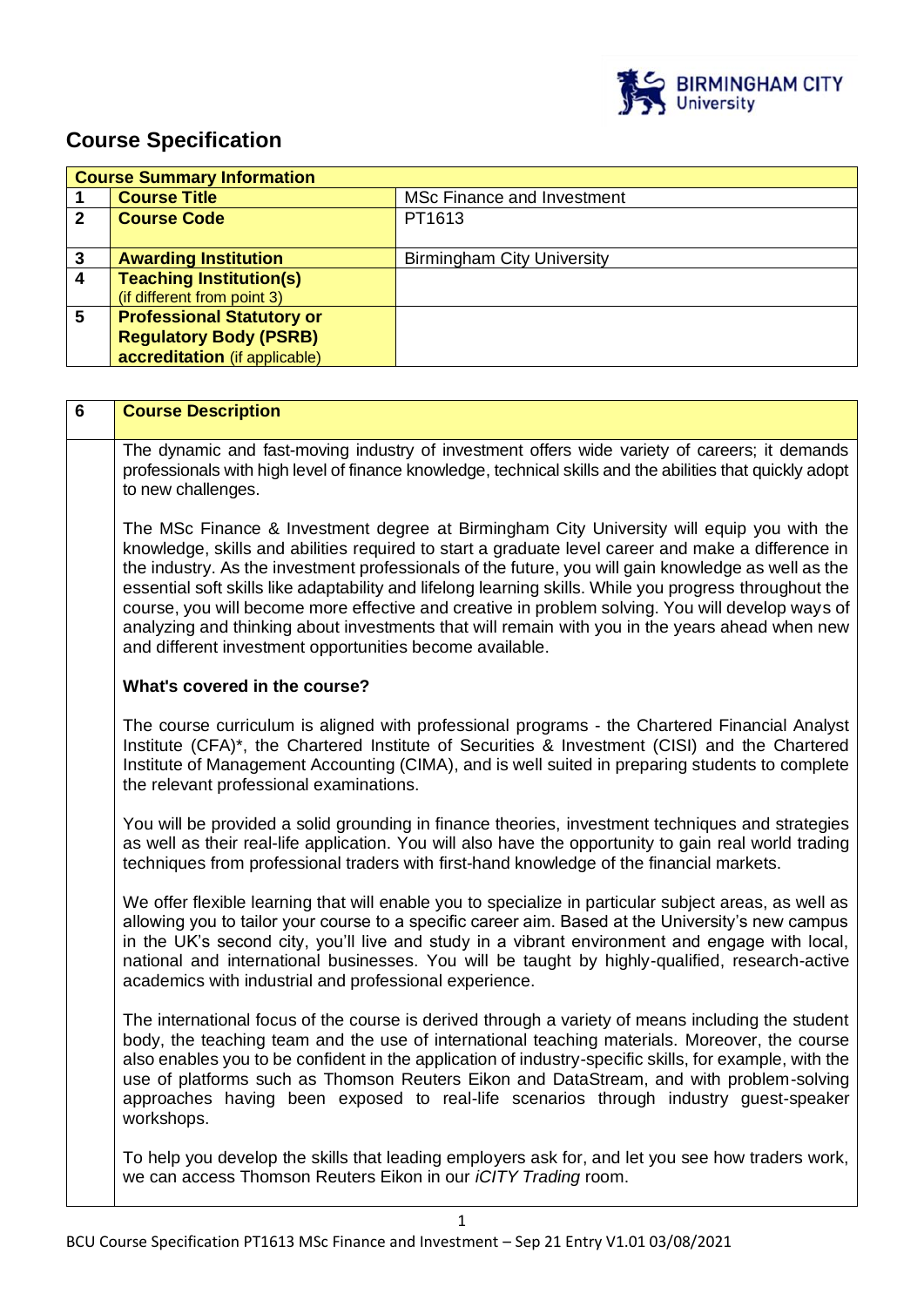

You will have the opportunity to take the Professional Placement version of the course, which is offered as an alternative to the standard version of the course. This will allow you to complete a credit bearing, 20 week Professional Placement as an integral part of your Master's Degree. The Professional Placement will enhance your employability and transferable skills and allow you to evidence your professional skills, attitudes and behaviours at the point of entry to the postgraduate job market. These skills enrich your experience and provide an added advantage in your endeavors to pursue their future professional careers in a highly competitive industry.

\*Trademark Disclaimer: CFA Institute does not endorse, promote or warrant the accuracy or quality of the products or services offered by Birmingham City University. CFA® and Chartered Financial Analyst® are registered trademarks owned by CFA Institute.

| $\overline{7}$ | <b>Course Awards</b>                                                           |                    |                                  |
|----------------|--------------------------------------------------------------------------------|--------------------|----------------------------------|
| 7a             | <b>Name of Final Award</b>                                                     | Level              | <b>Credits</b><br><b>Awarded</b> |
|                | Master of Science Finance and Investment                                       | Level <sub>7</sub> | 180                              |
|                | Master of Science Finance and Investment with Professional<br><b>Placement</b> | Level 7            | 240                              |
| 7 <sub>b</sub> | <b>Exit Awards and Credits Awarded</b>                                         |                    |                                  |
|                | Postgraduate Certificate Finance and Investment                                | Level 7            | 60                               |
|                | Postgraduate Diploma Finance and Investment                                    | Level 7            | 120                              |

| <b>Derogation from the University Regulations</b> |
|---------------------------------------------------|
| <b>None</b>                                       |

| 9<br><b>Delivery Patterns</b> |                             |                          |         |
|-------------------------------|-----------------------------|--------------------------|---------|
| <b>Mode(s) of Study</b>       | <b>Location(s) of Study</b> | <b>Duration of Study</b> | Code(s) |
| <b>Full Time</b>              | <b>City Centre</b>          | vear                     | PT1613  |
| <b>Full Time With</b>         | City Centre (and            | 18 months                | PT1615  |
| <b>Professional Placement</b> | placement provider)         |                          |         |

| 10 | <b>Entry Requirements</b>                                                                                                |
|----|--------------------------------------------------------------------------------------------------------------------------|
|    | The admission requirements for this course are stated on the course page of the BCU website at<br>https://www.bcu.ac.uk/ |

|  | <b>Course Aims</b>                                                                                                                                                                                                                                                                                    |
|--|-------------------------------------------------------------------------------------------------------------------------------------------------------------------------------------------------------------------------------------------------------------------------------------------------------|
|  | 1. Pursuing Excellence. You will study modules that are designed to meet the high standards<br>set by the professional finance bodies and by the UK Quality Assurance Agency for Higher<br>Education.<br>2. Practice-led, knowledge-applied. Your course will prepare and equip you for a career as a |
|  | fund manager, financial analyst, investment banker or financial manager by relating your                                                                                                                                                                                                              |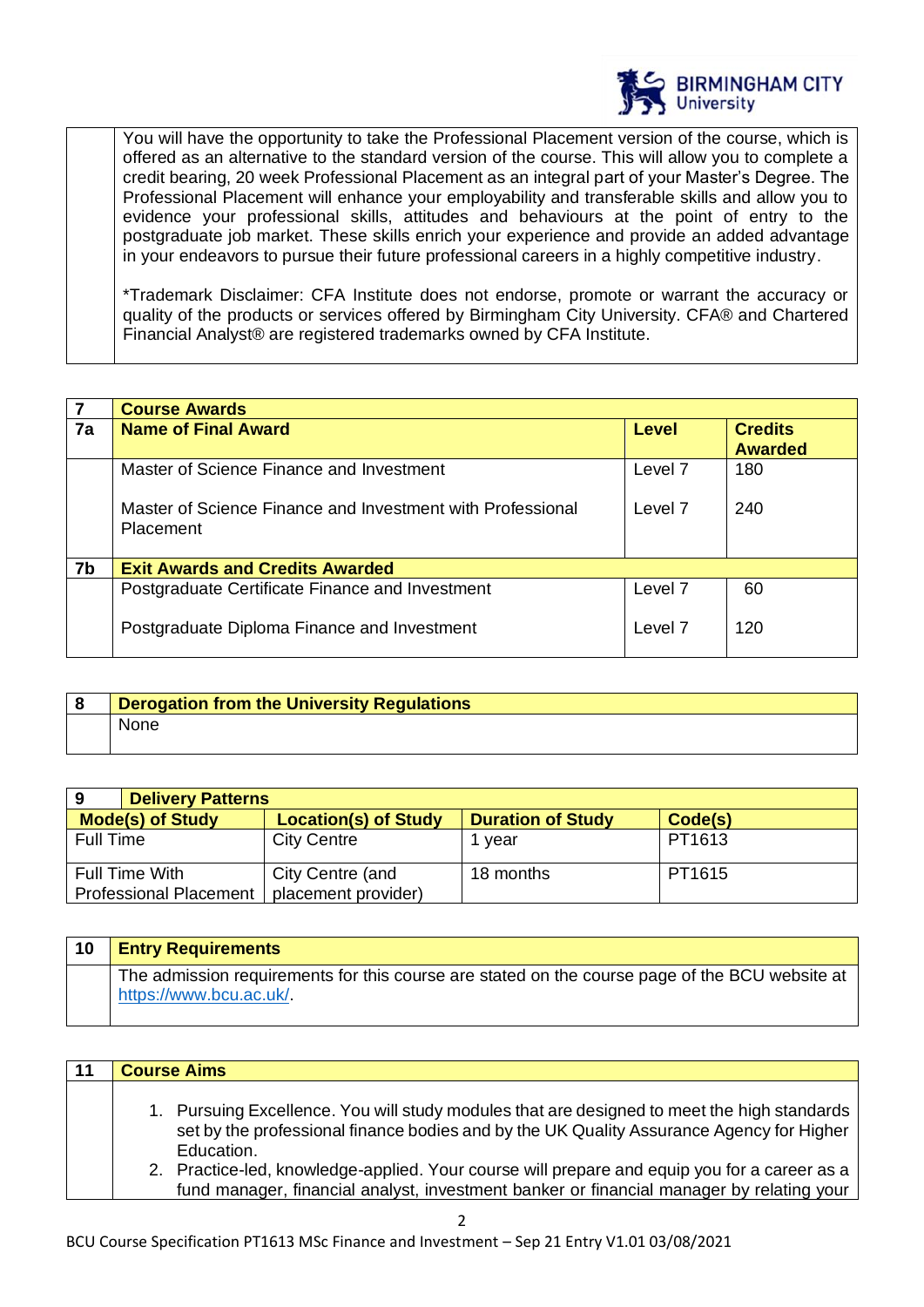

studies to the latest research led developments in business. Your studies will make use of the latest business software applications that will provide you with opportunities to gain experience and develop skills relevant to the work place.

- 3. Interdisciplinary. You will study on a course within a department that is part of a larger Business School. You will cover a range of investment disciplines and supporting practices on your course and you'll have to consider their interrelationship for both internal and external stakeholders in the decisions you make and the advice you provide.
- 4. Employability-driven. Your course will provide you with an opportunity to apply your developing knowledge and skills in workplace scenarios. You'll work on real world case studies acting in postgraduate level roles gaining experience of the workplace environment. The University Careers and Employability team will support you throughout your studies with the aim of enhancing your employability prospects on graduating. Therefore, you will also have the opportunity to gain industry experience by going on a professional placement.
- 5. Internationalisation. Your course will consider the study of finance and investment from an international perspective. You'll also be able to participate in international finance and investment games and competitions as you progress through your Course of study.

| 12               | <b>Course Learning Outcomes</b>                                                                                                              |
|------------------|----------------------------------------------------------------------------------------------------------------------------------------------|
|                  | <b>Knowledge and Understanding</b>                                                                                                           |
| $\mathbf{1}$     | Elucidate critical awareness and knowledge of the nature of finance in the context of                                                        |
|                  | significance of institutional frameworks in the smooth operations and functioning of capital                                                 |
|                  | markets and other financial institutions.                                                                                                    |
| $\overline{2}$   | Critically evaluate the major theoretical tools and theories of investment finance, with the ability                                         |
|                  | to appraise their relevance and application to theoretical and practical problems for financial                                              |
| $\mathbf{3}$     | investments.<br>Exhibit a critical understanding of the relationship between financial theory and empirical testing,                         |
|                  | be able to apply the knowledge to the appraisal of the empirical evidence in investment.                                                     |
| $\overline{4}$   | Competently collect, use, validate and interpret data effectively utilising appropriate software                                             |
|                  | packages, carry out econometric tests on financial models.                                                                                   |
| $5\phantom{1}$   | Critically evaluate how corporate governance and regulatory controls are applied to carry out                                                |
|                  | financial activities in an efficient and ethical manner, and inspect their effect on various                                                 |
|                  | stakeholders and corporate activity locally and internationally.                                                                             |
| $6\phantom{1}6$  | Identify and analyse the factors influencing the investment behaviour and opportunities for both                                             |
|                  | corporate and private individuals.                                                                                                           |
| $\overline{7}$   | Show a systematic understanding of financial services activities in the economy, and the factors                                             |
|                  | that are changing these activities over time, an appreciation of how finance theory and evidence                                             |
| 8                | can be employed to aid such understanding.<br>Employ advanced research and critical enquiry to further develop professional understanding of |
|                  | chosen specialism to aid and inform finance and investment decision-making.                                                                  |
|                  | <b>Skills and other Attributes</b>                                                                                                           |
|                  |                                                                                                                                              |
| $\boldsymbol{9}$ | Critical evaluation of arguments and evidence.                                                                                               |
| 10               | Independent and self-managed learning.                                                                                                       |
| 11               | Analysis, filtering and evaluation of data, and drawing reasoned conclusions concerning                                                      |
|                  | structured and, to a more limited extent, unstructured problems from a given set of data and                                                 |
|                  | from data acquired by the student.                                                                                                           |
| 12               | Locate, extract and analysis of data from multiple sources, including acknowledging and<br>referencing of sources.                           |
| 13               | Numeracy, including the processing and analysis of financial and other numerical data and the                                                |
|                  | appreciation of statistical concepts at an appropriate level.                                                                                |
|                  |                                                                                                                                              |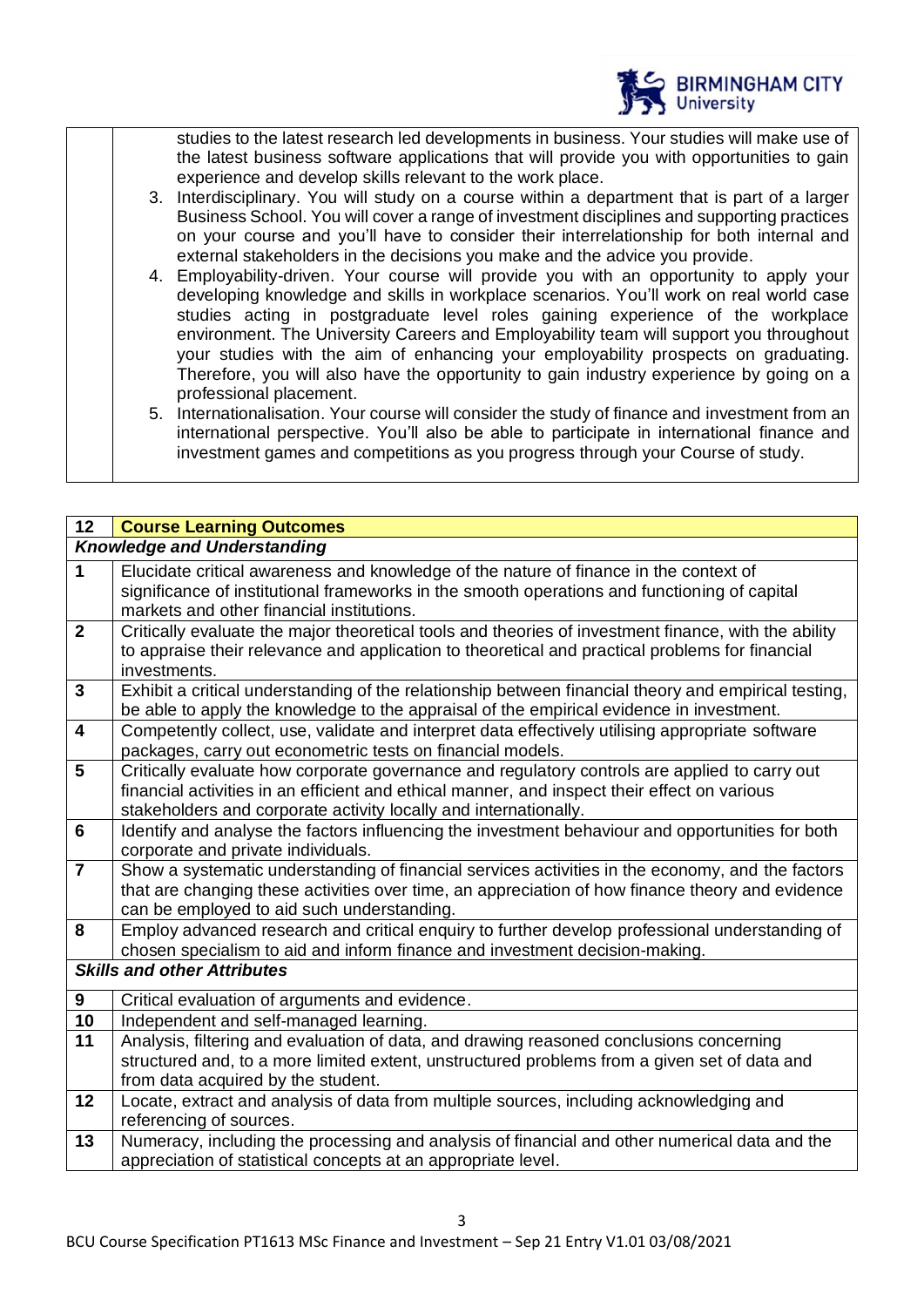

| 14 | Using contemporary information and communications technology for the acquisition, analysis     |
|----|------------------------------------------------------------------------------------------------|
|    | and communication of financial information.                                                    |
| 15 | Communication, including presenting quantitative and qualitative information, together with    |
|    | analysis, argument and commentary, in a form appropriate to the intended audience, and oral as |
|    | well as written presentation.                                                                  |
| 16 | Working with others (such as through small group projects).                                    |

| 13 | <b>Level Learning Outcomes</b>                                                                    |
|----|---------------------------------------------------------------------------------------------------|
|    | Award holders of the PG certificate stage will be able to:                                        |
| 17 | Apply knowledge of theoretical tools and advance theories of finance, their relevance and         |
|    | application for investment, financing transactions, and risk management and different corporate   |
|    | governance and ethical practices.                                                                 |
| 18 | Exhibit ability to apply some mathematical techniques to solve a range of financial and risk      |
|    | evaluation problems.                                                                              |
|    | In addition to level LOs 17-18, award holders of the PG diploma stage, students will be           |
|    | able to:                                                                                          |
| 19 | Exhibit a critical understanding of the relationship between investment theory and empirical      |
|    | testing; be able to apply the knowledge to the appraisal of the empirical evidence in investment. |
| 20 | Competently collect, use, validate and interpret data effectively utilising appropriate software  |
|    | packages, carry out econometric tests on financial models.                                        |
| 21 | Identify and analyse the factors influencing the investment behaviour and opportunities for both  |
|    | corporate and private individuals.                                                                |
|    | In addition to level LOs 17-21, award holders of the Master's Degree, students will be able       |
|    | to:                                                                                               |
| 22 | Exhibit essential skills in qualitative and quantitative research collecting, validating and      |
|    | interpreting data effectively utilising appropriate methodologies.                                |
| 23 | Critically evaluate how corporate governance and regulatory controls are applied to carry out     |
|    | financial activities in an efficient and ethical manner, and inspect their effect on various      |
|    | stakeholders and corporate activity locally and internationally.                                  |
| 24 | Employ advanced research and critical enquiry to further develop professional understanding of    |
|    | chosen specialism to aid and inform finance and investment decision-making.                       |
|    | In addition to level LOs 17-23, of the Master's Degree with Professional Placement,               |
|    | students will be able to:                                                                         |
| 25 | Reflect on your current skills, behaviours and attitudes within a professional environment and    |
|    | how you applied these graduate attributes within your placement setting.                          |
| 26 | Critically evaluate how you further developed your professional skillset during the placement and |
|    | evidence how you have applied these new graduate attributes within your placement setting.        |
| 27 | Explain corporate social responsibility and sustainable development issues in relation to         |
|    | placement organisation.                                                                           |
| 28 | Communicate your placement learning experience to others via a poster submission or reflective    |
|    | artefact.                                                                                         |

| 14 | <b>Course Learning, Teaching and Assessment Strategy</b>                                                                                                                                                                                                                                                                                                                                                                                                                                                                                     |
|----|----------------------------------------------------------------------------------------------------------------------------------------------------------------------------------------------------------------------------------------------------------------------------------------------------------------------------------------------------------------------------------------------------------------------------------------------------------------------------------------------------------------------------------------------|
|    | A variety of different methods of teaching delivery will be used. Small (typically around 25) and<br>larger group (typically around 50) learning environments are used to deliver different levels of<br>material and interactions. Typically, classes consist of some delivery some reflection and some<br>exercises worked in class. These may involve full class participation via teamwork or they may<br>require individual work.<br>Before and/or after a session students will have the opportunity to interact via discussion forums |
|    | on individual topics.                                                                                                                                                                                                                                                                                                                                                                                                                                                                                                                        |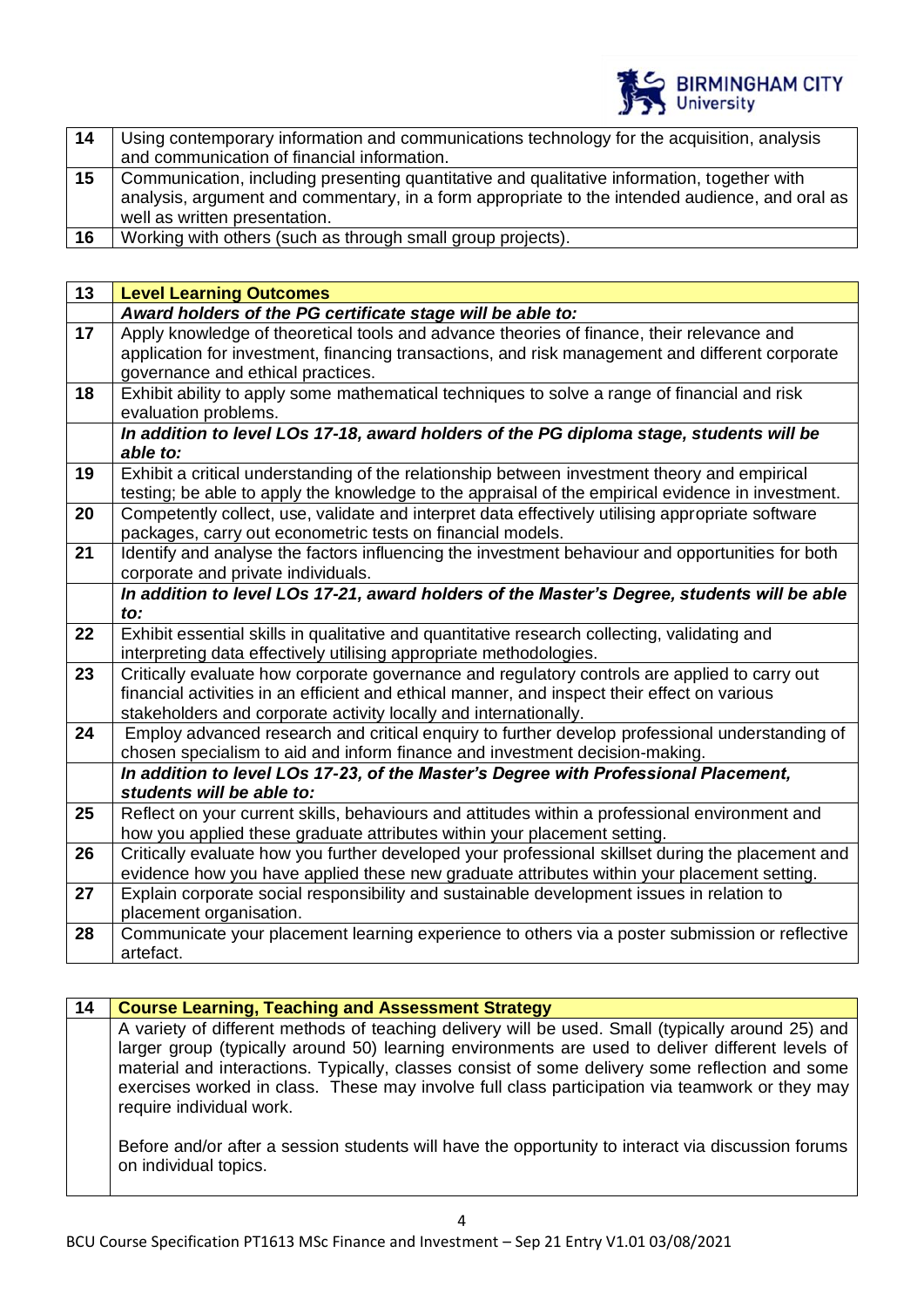

We use the Moodle Virtual Learning Environment extensively on the Course so that online learning materials will be available to support learning sessions in class and independent learning. Your independent learning will be supported by online quizzes as well as by direction to more conventional resources such as e-books and research papers available electronically via the Library webpage.

Assessment will comprise of several types:

Examination or Test – these are used to assess your ability to perform critical analysis of situations from finance and investment point of view under time constraints.

Assignments/coursework/reports – these allow you the opportunity to demonstrate how deep and critical your appreciation of the subjects is. You are given the chance to use independent learning to complement what has been delivered in class.

| <b>Module Code</b>                           | <b>Module Name</b>                                                                                                                                                                                                               | <b>Credit Value</b> |
|----------------------------------------------|----------------------------------------------------------------------------------------------------------------------------------------------------------------------------------------------------------------------------------|---------------------|
| <b>FIN7026</b>                               | <b>Advanced Corporate Finance</b>                                                                                                                                                                                                | 20                  |
| <b>FIN7021</b>                               | <b>Strategic Risk Management</b>                                                                                                                                                                                                 | 20                  |
| <b>FIN7045</b>                               | <b>Financial Institutions and Regulation</b>                                                                                                                                                                                     | 20                  |
| <b>FIN7018</b>                               | <b>Portfolio Analysis and Management</b>                                                                                                                                                                                         | 20                  |
| <b>FIN7051</b>                               | <b>Applied Financial Econometrics</b>                                                                                                                                                                                            | 20                  |
| <b>FIN7044</b>                               | <b>Research Skills and Dissertation/Project</b>                                                                                                                                                                                  | 60                  |
| <b>Module Code</b>                           | In order to complete this course a student must successfully complete at least 20<br>credits from the following indicative list of OPTIONAL modules.<br><b>Module Name</b>                                                       | <b>Credit Value</b> |
|                                              |                                                                                                                                                                                                                                  |                     |
| <b>FIN7022</b>                               | <b>Behavioural Finance</b>                                                                                                                                                                                                       | 20                  |
|                                              | <b>Investigating Finance Practice</b><br><b>Derivatives Investments</b>                                                                                                                                                          | 20<br>20            |
| <b>FIN7017</b><br><b>FIN7050</b><br>Level 6: | In order to qualify for the award of MSc Finance and Investment with Professional<br>Placement, a student must successfully complete 180 credits of the Level 7 modules<br>listed above as well as the following Level 6 module: |                     |
| <b>Module Code</b>                           | <b>Module Name</b>                                                                                                                                                                                                               | <b>Credit Value</b> |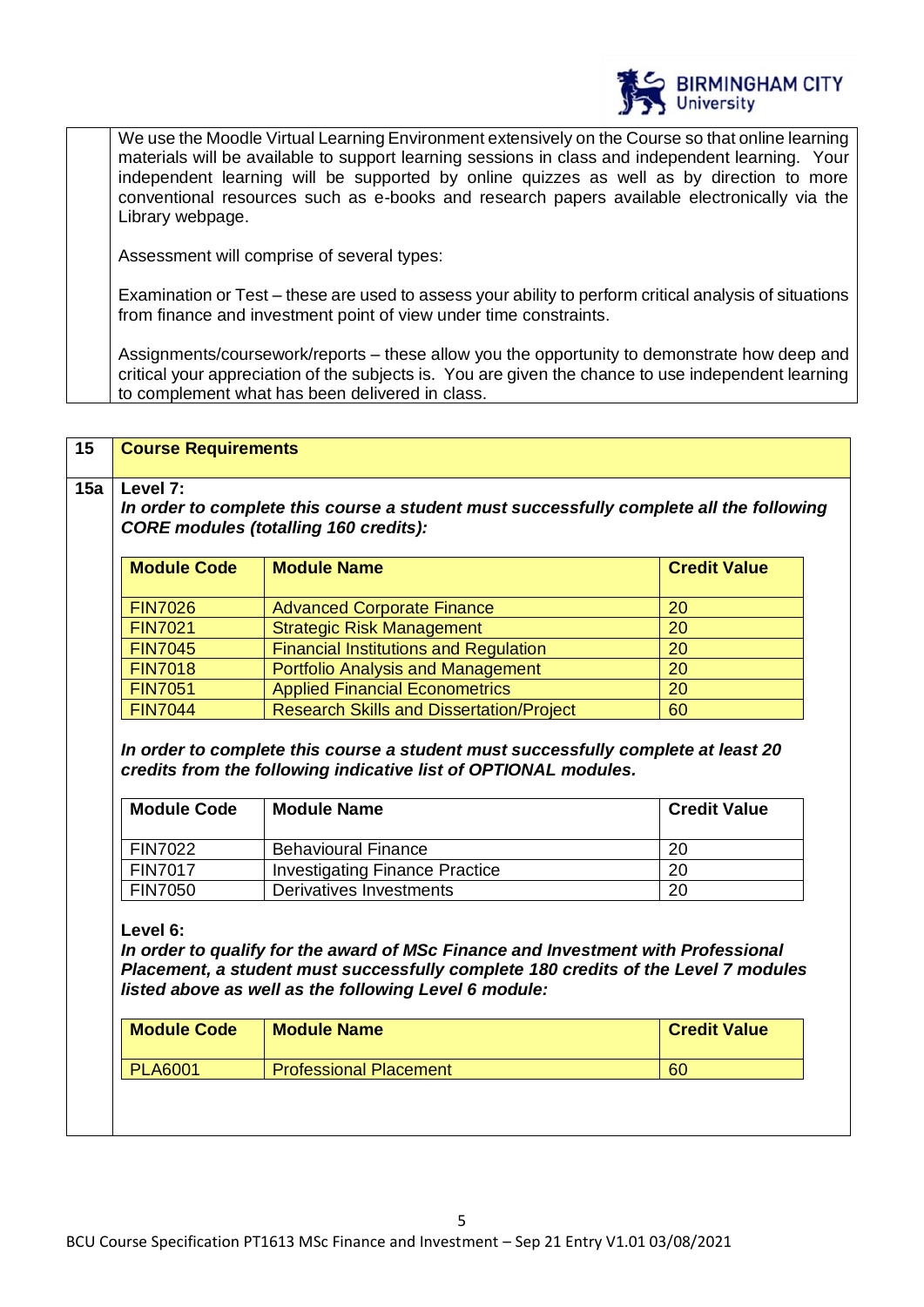

# **15b Structure Diagram**

*Please note list of optional modules is indicative only. Students' choice will not be guaranteed for optional modules but a fair and transparent process will be adopted and shared with students.*

*Include a structure diagram for each mode of study. Level 4 is completed as an example including modules which extend the whole year.* 

#### **Level 7: September and January intakes**

| <b>SEMESTER ONE: Certificate Stage</b>                         | <b>SEMESTER TWO: Diploma Stage</b>                         |
|----------------------------------------------------------------|------------------------------------------------------------|
| Core                                                           | Core                                                       |
| FIN7026: Advanced Corporate Finance                            | FIN7051: Applied Financial Econometrics (20                |
| (20 credits)                                                   | credits)                                                   |
| FIN7021: Strategic Risk Management (20 credits)                | FIN7018: Portfolio Management and Analysis (20<br>credits) |
| FIN7045: Financial Institutions and Regulation (20<br>credits) |                                                            |
|                                                                |                                                            |
|                                                                | Optional                                                   |
|                                                                | FIN7050: Derivative Investment (20 credits)                |
|                                                                | FIN7022: Behavioural Finance (20 credits)                  |
|                                                                | FIN7017: Investigating Finance Practice (20<br>credits)    |
|                                                                |                                                            |
| <b>Semester THREE: Masters Stage</b>                           |                                                            |
| Core                                                           |                                                            |
| FIN7044: Research Skills and Dissertation/Project (60 credits) |                                                            |

# **With Professional Placement**

**Year 2** 

# **Semester One**

PLA6001: Professional Placement (60 credits)